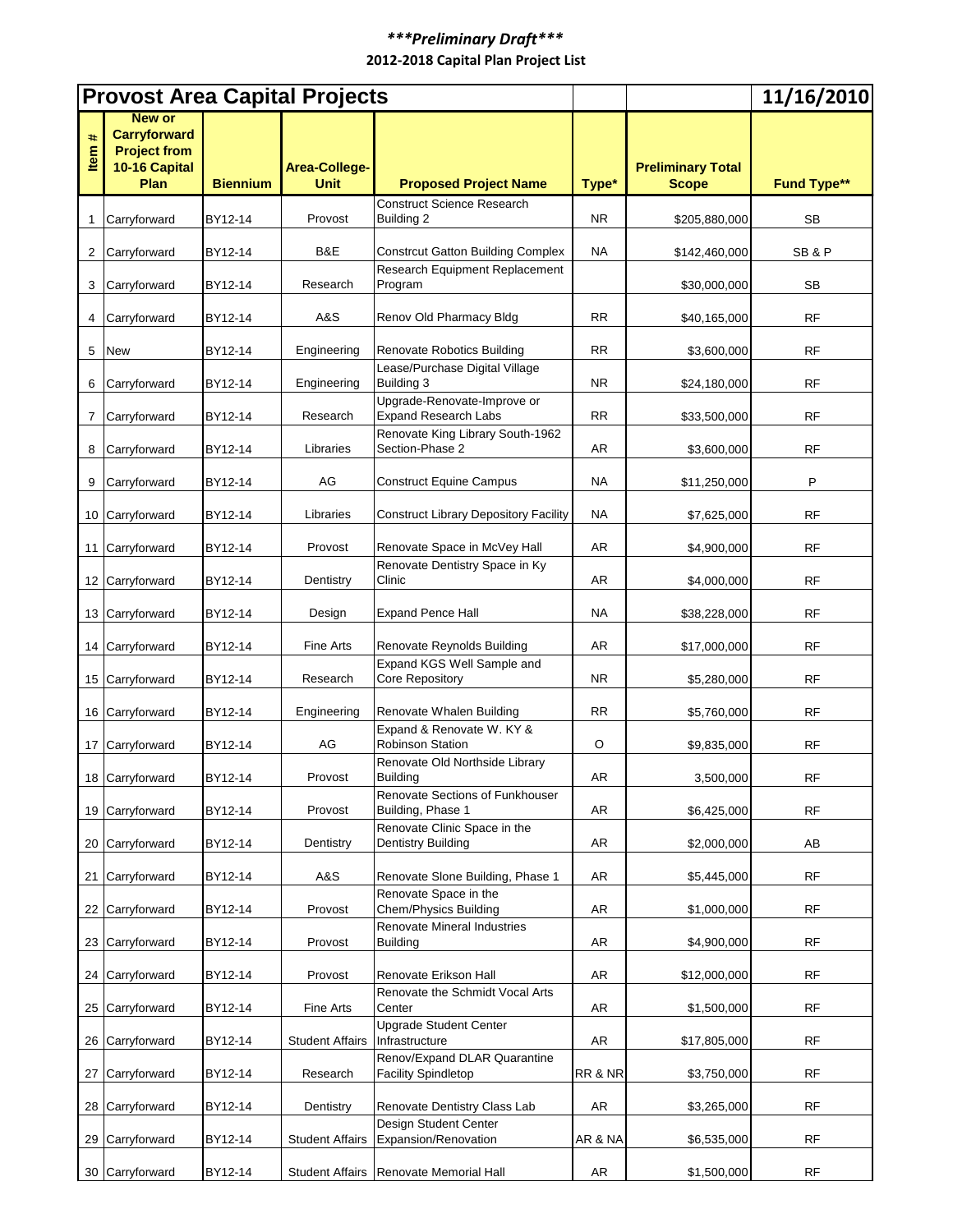## *\*\*\*Preliminary Draft\*\*\**  **2012-2018 Capital Plan Project List**

|    |                 |         |                          | Convert Taylor Ed.Space to Offices                               |            |               |           |
|----|-----------------|---------|--------------------------|------------------------------------------------------------------|------------|---------------|-----------|
| 31 | Carryforward    | BY12-14 | Education                | & Classrooms                                                     | AR         | \$5,875,000   | <b>RF</b> |
| 32 | Carryforward    | BY12-14 | Research                 | Renovate the Central DLAR Facility                               | <b>RR</b>  | \$2,680,000   | RF        |
| 33 | Carryforward    | BY12-14 | Provost                  | <b>Relocate Greenhouses</b>                                      | AR         | \$9,310,000   | RF        |
| 34 | <b>New</b>      | BY12-14 | <b>Student Affairs</b>   | Install Artificial Turf on Pieratt<br><b>Recreational Fields</b> | AR         | \$2,670,000   | RF&P      |
| 35 |                 |         |                          |                                                                  |            | \$677,423,000 |           |
| 36 |                 |         |                          |                                                                  |            |               |           |
| 37 | Carryforward    | BY14-16 | Law                      | <b>Construct Law School Building</b>                             | <b>NA</b>  | \$123,135,000 | SB&P      |
| 38 | Carryforward    | BY14-16 | Provost                  | <b>Construct Science Research</b><br>Building 3                  | NR.        | \$225,470,000 | SB        |
| 39 | Carryforward    | BY14-16 | Provost                  | <b>Construct Academic Science</b><br><b>Building</b>             | NA         | \$144,795,000 | SB        |
| 40 | Carryforward    | BY14-16 | Provost                  | <b>Construct Office/Lecture Building</b>                         | <b>NA</b>  | \$30,685,000  | <b>SB</b> |
| 41 | Carryforward    | BY14-16 | Provost                  | Upgrade-Renovate-Improve or<br><b>Expand Research Labs</b>       | <b>RR</b>  | \$33,500,000  | <b>RF</b> |
| 42 | Carryforward    | BY14-16 | Provost                  | Construct Classroom & Class Lab<br><b>Building</b>               | <b>NA</b>  | \$40,370,000  | <b>SB</b> |
|    | 43 Carryforward | BY14-16 | <b>Student Affairs</b>   | Renovate/Expand Universtiy<br>Student Ctr, Phase 1               | AR & NA    | \$53,053,000  | AB        |
| 44 | Carryforward    | BY14-16 | <b>Student Affairs</b>   | Renovate Alumni Gym                                              | AR         | \$12,485,000  | AB        |
|    | 45 Carryforward | BY14-16 | Engineering              | Lease/Purchase Digital Village<br>Building 4                     | NR.        | \$26,395,000  | SB        |
|    | 46 Carryforward | BY14-16 | <b>Public Health</b>     | Renovate College of Public Health                                | AR         | \$6,410,000   | RF        |
| 47 | Carryforward    | BY14-16 | A&S                      | <b>Construct Psychology Building</b>                             | NA         | \$41,420,000  | SB        |
| 48 | Carryforward    | BY14-16 | AG                       | <b>Construct Environmental &amp; Natural</b><br>Sci Facility     | NR.        | \$64,000,000  | SB        |
|    | 49 Carryforward | BY14-16 | Provost                  | Renovate Sections of Funkhouser,<br>Phase 2                      | AR         | \$5,450,000   | SB        |
| 50 | Carryforward    | BY14-16 | Provost                  | Design Library/Knowledge Center                                  | NA         | \$22,220,000  | SB        |
|    | 51 Carryforward | BY14-16 | Dentistry                | Renovate Dentistry Clinic in the Ky<br>Clinic                    | AR         | \$7,615,000   | AB        |
|    | 52 Carryforward | BY14-16 | Engineering              | Renovate Paul Anderson Tower                                     | AR         | \$23,000,000  | RF        |
| 53 | Carryforward    | BY14-16 | <b>Student Affairs</b>   | Renovate Complex Commons<br>Dining Area                          | AR         | \$12,825,000  | AB        |
| 54 | Carryforward    | BY14-16 | Provost                  | Renovate Teaching Space in Kastle<br>Hall                        | AR         | \$1,125,000   | <b>RF</b> |
| 55 | Carryforward    | BY14-16 | Education                | Renovate Education Space in<br>Seaton Center                     | AR         | \$4,000,000   | <b>RF</b> |
| 56 | Carryforward    | BY14-16 | AG                       | Renovate Cooper House                                            | AR         | \$1,970,000   | <b>RF</b> |
| 57 | Carryforward    | BY14-16 | AG                       | <b>Construct Human Sciences Building</b>                         | NA         | \$64,725,000  | SB        |
| 58 | Carryforward    | BY14-16 | A&S                      | Renovate Slone Building, Phase 2                                 | AR         | \$5,445,000   | RF        |
| 59 | Carryforward    | BY14-16 | Provost                  | Renovate Miller Hall Space                                       | AR         | \$2,475,000   | <b>RF</b> |
| 60 | Carryforward    | BY14-16 | Fine Arts                | Upgrade Sound System for the<br><b>Singletary Center</b>         | AR         | \$1,090,000   | RF        |
| 61 | Carryforward    | BY14-16 | A&S                      | Expand & Renovate Lafferty Hall                                  | AR & NA    | \$9,250,000   | RF        |
| 62 | Carryforward    | BY14-16 | International<br>Affairs | Renovate Bradley Hall                                            | AR         | \$9,500,000   | SВ        |
|    | 63 Carryforward | BY14-16 | Provost                  | Renovate B & E Building                                          | ${\sf AR}$ | \$11,470,000  | RF        |